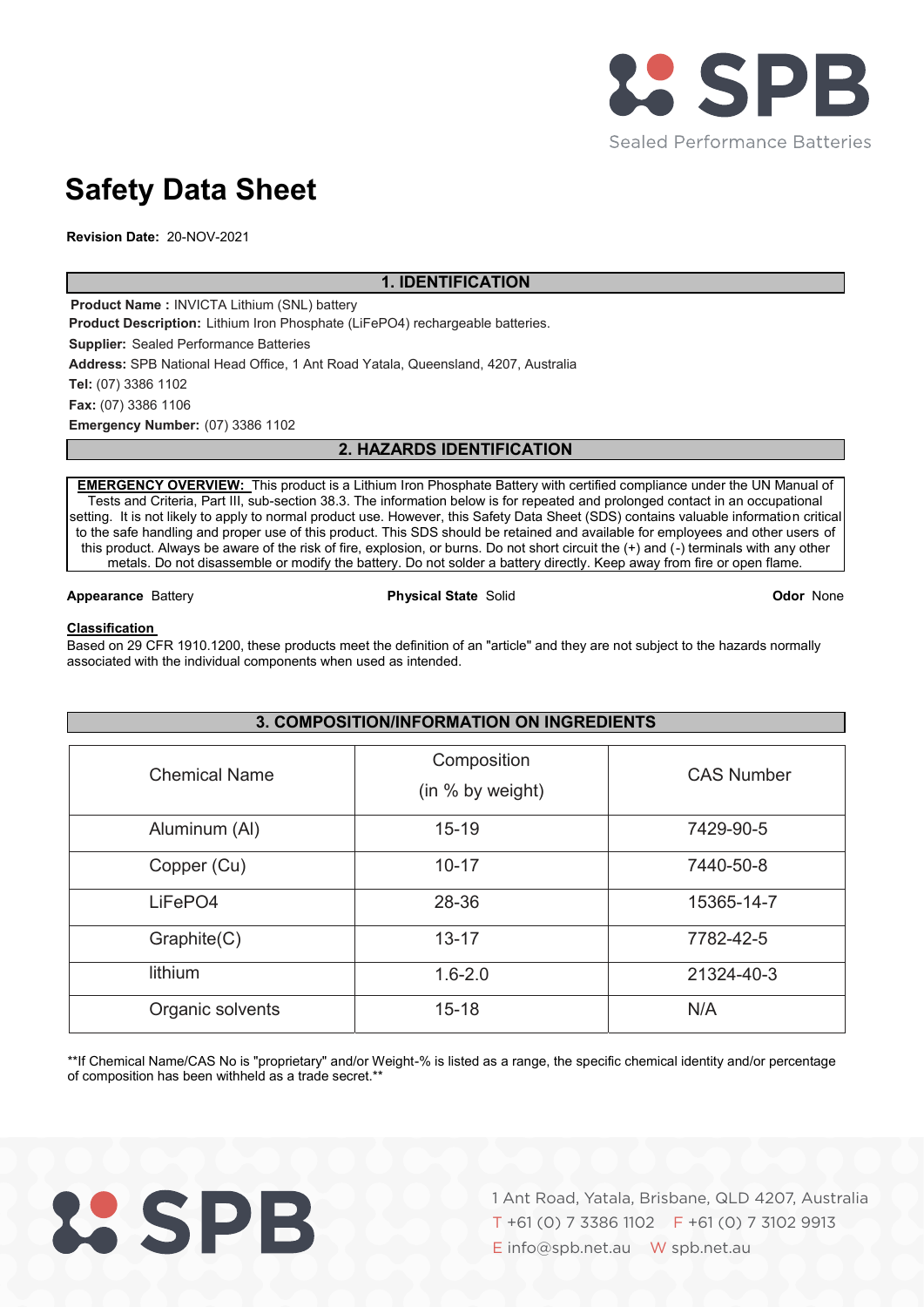

## **4. FIRST-AID MEASURES**

| <b>General Advice</b>                                                      | Provide this SDS to medical personnel for treatment.                                                                    |  |  |
|----------------------------------------------------------------------------|-------------------------------------------------------------------------------------------------------------------------|--|--|
| <b>Eve Contact</b>                                                         | Rinse thoroughly with plenty of water for at least 15 minutes, lifting lower and upper eyelids.<br>Consult a physician. |  |  |
| <b>Skin Contact</b>                                                        | Wash off immediately with plenty of water for at least 15 minutes.                                                      |  |  |
| <b>Inhalation</b>                                                          | Remove to fresh air.                                                                                                    |  |  |
| Ingestion                                                                  | Clean mouth with water and drink afterwards plenty of water.                                                            |  |  |
| <b>Most important symptoms and effects</b>                                 |                                                                                                                         |  |  |
| <b>Symptoms</b>                                                            | Based on physical state of the product, accidental exposure is unlikely.                                                |  |  |
| Indication of any immediate medical attention and special treatment needed |                                                                                                                         |  |  |
| <b>Notes to Physician</b>                                                  | Treat symptomatically.                                                                                                  |  |  |
| <b>5. FIRE-FIGHTING MEASURES</b>                                           |                                                                                                                         |  |  |
|                                                                            |                                                                                                                         |  |  |

#### **Suitable Extinguishing Media**

Use extinguishing measures that are appropriate to local circumstances and the surrounding environment.

| <b>Small Fire</b> | Carbon Dioxide, Dry Chemical, Foam, Water Fog.                                                                  |
|-------------------|-----------------------------------------------------------------------------------------------------------------|
| <b>Large Fire</b> | Move containers from fire area if you can do it without risk. Carbon Dioxide, Dry Chemical,<br>Foam, Water Fog. |

**Unsuitable Extinguishing Media** Not determined.

#### **Specific Hazards Arising from the Chemical**

Exposing battery or cell to excessive heat, fire, or over voltage condition may cause flame or leak potentially hazardous organic vapors and produce hazardous decomposition products. Damaged or opened cells and batteries can result in rapid heating and the release of flammable vapors.

**Hazardous Combustion Products** Fire will produce irritating, corrosive and/or toxic gases.

#### **Protective equipment and precautions for firefighters**

As in any fire, wear self-contained breathing apparatus pressure-demand, MSHA/NIOSH (approved or equivalent) and full protective gear.

# **6. ACCIDENTAL RELEASE MEASURES**

## **Personal precautions, protective equipment and emergency procedures**

| <b>Personal Precautions</b>      | Use personal protective equipment as required.                                           |
|----------------------------------|------------------------------------------------------------------------------------------|
| <b>Other Information</b>         | ELIMINATE all ignition sources (no smoking, flares, sparks or flames in immediate area). |
| <b>For Emergency Responders</b>  | Keep unnecessary and unprotected personnel from entering.                                |
| <b>Environmental Precautions</b> | See Section 12 for additional Ecological Information.                                    |

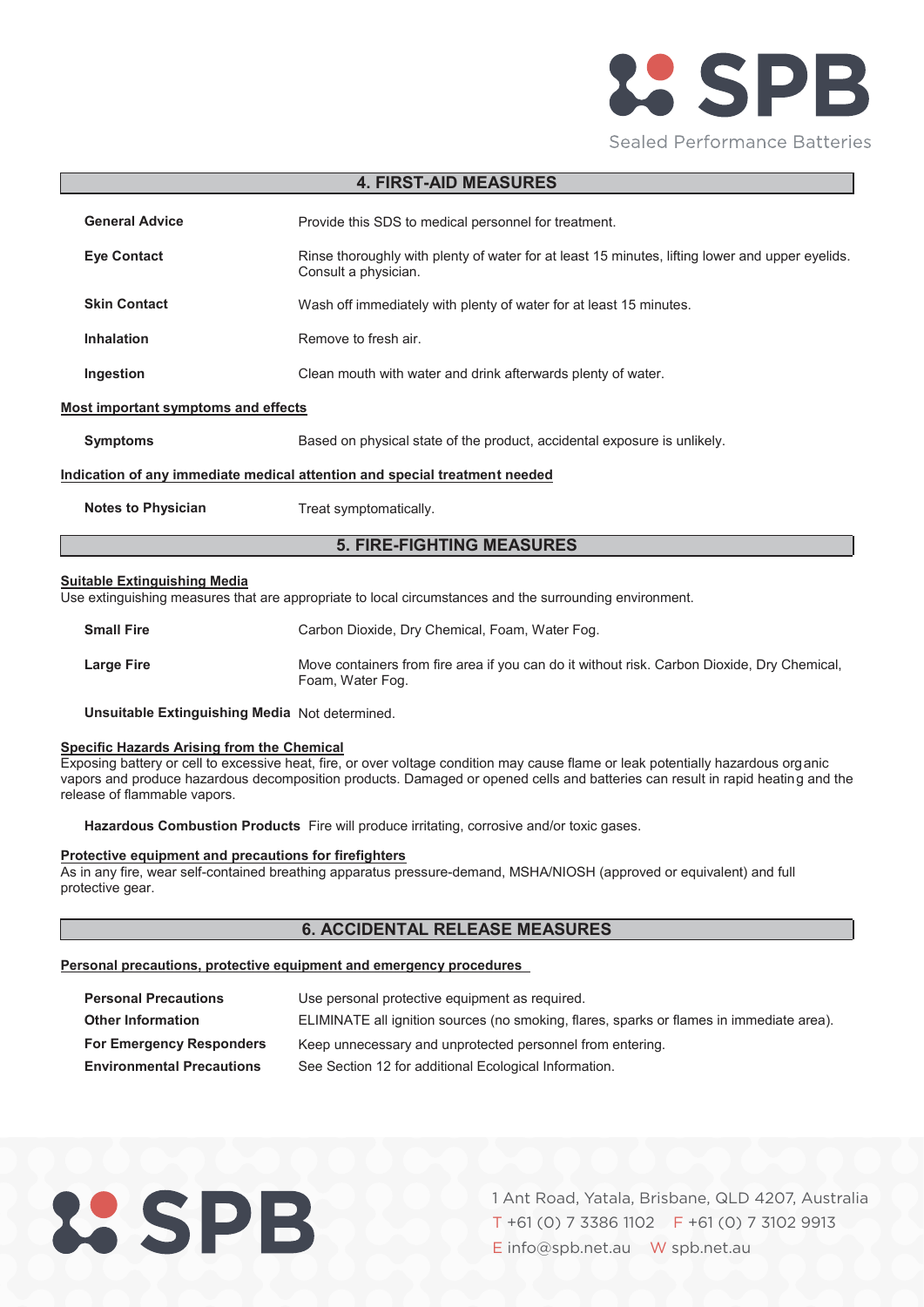

## **Methods and material for containment and cleaning up**

| <b>Methods for Containment</b> | Prevent further leakage or spillage if safe to do so. Do not release runoff from fire control<br>methods to sewers or waterways.                                    |
|--------------------------------|---------------------------------------------------------------------------------------------------------------------------------------------------------------------|
| <b>Methods for Clean-Up</b>    | Ground and bond containers when transferring material. Sweep up and shovel into suitable<br>containers for disposal. For waste disposal, see section 13 of the SDS. |

# **7. HANDLING AND STORAGE**

#### **Precautions for safe handling**

**Advice on Safe Handling** CHARGING/DISCHARGING: Cells and batteries are designed to be rechargeable. However, abnormal charging may cause batteries to flame, and abnormal discharging may result in damaging batteries. Use approved chargers and procedure only. BATTERY DISASSEMBLE: Do not disassemble a battery in any case. If a battery was unintentionally crushed or damaged, thus releasing its contents, rubber gloves must be used to handle all battery components. Avoid inhalation of vapors that may be omitted. BATTERY SHORT CIRCUIT: The battery is an energy source that converts electric power into the chemical form of energy. Therefore, short circuiting the battery may cause the chemical reaction to occur too intensively and provide an ignition source. MIXED BATTERIES AND TYPES: Do not assemble batteries with series or parallel connection. The use of old and new cells of varying capacity or different electrochemical battery systems should be avoided.

## **Conditions for safe storage, including any incompatibilities**

| <b>Storage Conditions</b>                | Fix positive and negative terminals properly to avoid short circuit. Store in cold and well-<br>ventilated area preventing exposure from direct sunlight and other sources of heat.<br>Elevated temperatures can result in reduced battery service life. |  |  |
|------------------------------------------|----------------------------------------------------------------------------------------------------------------------------------------------------------------------------------------------------------------------------------------------------------|--|--|
| <b>Incompatible Materials</b>            | None known based on information supplied.                                                                                                                                                                                                                |  |  |
| 8. EXPOSURE CONTROLS/PERSONAL PROTECTION |                                                                                                                                                                                                                                                          |  |  |
| <b>Exposure Guidelines</b>               | This product presents no health hazards to the user when used according to label                                                                                                                                                                         |  |  |

directions for its intended purposes

#### **Appropriate engineering controls**

| <b>Engineering Controls</b>                                           | Apply technical measures to comply with the occupational exposure limits.                                                                                           |  |  |
|-----------------------------------------------------------------------|---------------------------------------------------------------------------------------------------------------------------------------------------------------------|--|--|
| Individual protection measures, such as personal protective equipment |                                                                                                                                                                     |  |  |
| <b>Eye/Face Protection</b>                                            | Refer to 29 CFR 1910.133 for eye and face protection regulations.                                                                                                   |  |  |
| <b>Skin and Body Protection</b>                                       | Refer to 29 CFR 1910.138 for appropriate skin and body protection.                                                                                                  |  |  |
| <b>Respiratory Protection</b>                                         | Refer to 29 CFR 1910.134 for respiratory protection requirements.                                                                                                   |  |  |
|                                                                       | <b>General Hygiene Considerations</b> Handle in accordance with good industrial hygiene and safety practice. Do not eat, drink or<br>smoke when using this product. |  |  |

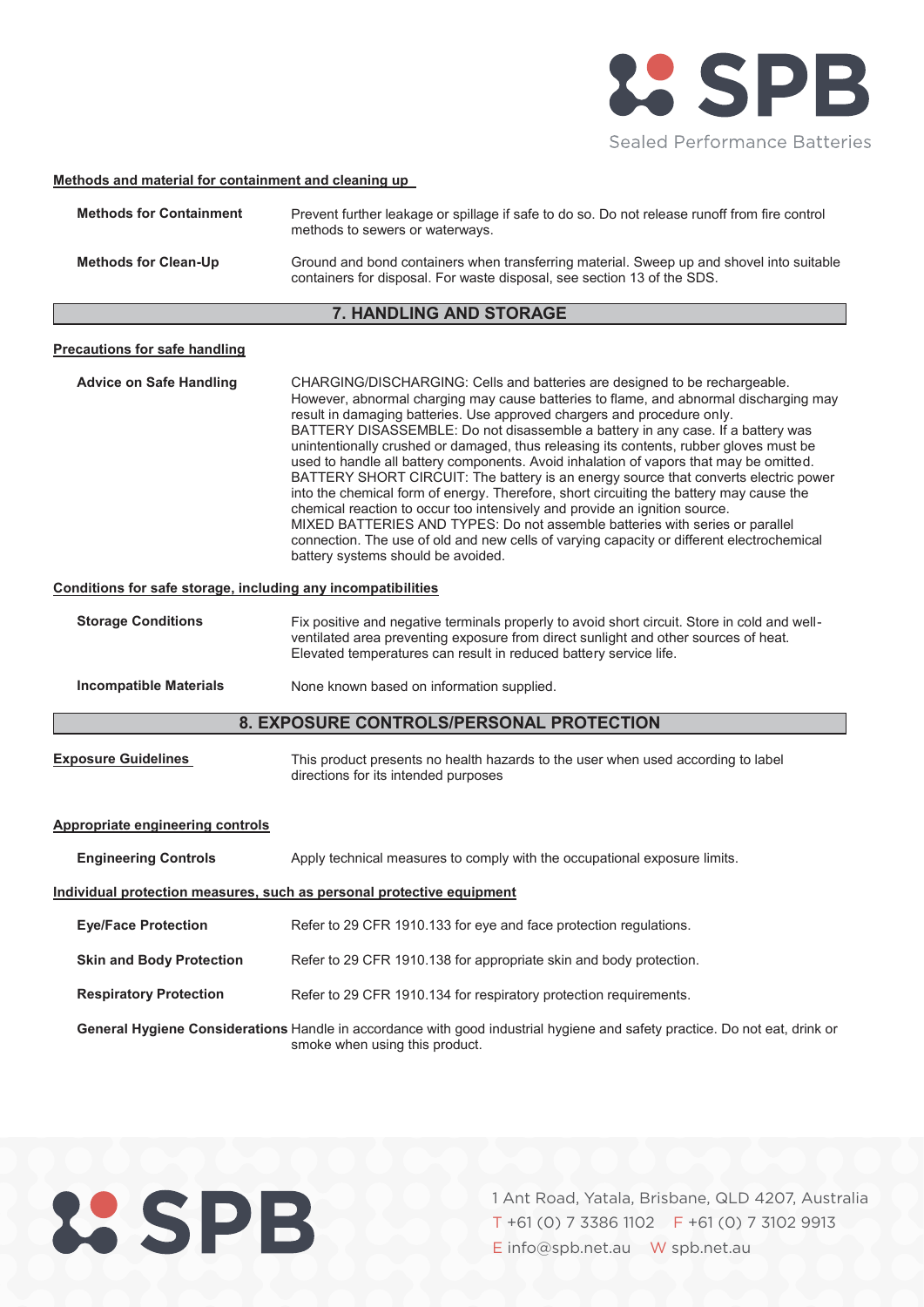

# **9. PHYSICAL AND CHEMICAL PROPERTIES**

## **Information on basic physical and chemical properties**

| <b>Physical State</b><br>Appearance<br>Color                                                                                                                                                                                                                                                                                                                                                                                                                                                                                                | Solid<br><b>Battery</b><br>Typical                                                                                                                                                                                                                                                                                              | Odor<br><b>Odor Threshold</b> | None<br>No od |
|---------------------------------------------------------------------------------------------------------------------------------------------------------------------------------------------------------------------------------------------------------------------------------------------------------------------------------------------------------------------------------------------------------------------------------------------------------------------------------------------------------------------------------------------|---------------------------------------------------------------------------------------------------------------------------------------------------------------------------------------------------------------------------------------------------------------------------------------------------------------------------------|-------------------------------|---------------|
| <b>Property</b><br>рH<br><b>Melting Point/Freezing Point</b><br><b>Boiling Point/Boiling Range</b><br><b>Flash Point</b><br><b>Evaporation Rate</b><br><b>Flammability (Solid, Gas)</b><br><b>Upper Flammability Limits</b><br><b>Lower Flammability Limit</b><br><b>Vapor Pressure</b><br><b>Vapor Density</b><br><b>Specific Gravity</b><br><b>Water Solubility</b><br>Solubility in other solvents<br><b>Partition Coefficient</b><br><b>Auto-ignition Temperature</b><br><b>Decomposition Temperature</b><br><b>Kinematic Viscosity</b> | <b>Values</b><br>Not determined<br>Not determined<br>Not determined<br>Not determined<br>Not determined<br>Not determined<br>Not determined<br>Not determined<br>Not determined<br>Not determined<br>Not determined<br>Not determined<br>Not determined<br>Not determined<br>Not determined<br>Not determined<br>Not determined | Remarks • Method              |               |
| <b>Dynamic Viscosity</b><br><b>Explosive Properties</b><br><b>Oxidizing Properties</b>                                                                                                                                                                                                                                                                                                                                                                                                                                                      | Not determined<br>Not determined<br>Not determined                                                                                                                                                                                                                                                                              |                               |               |

**Odor Threshold** No odor

# **10. STABILITY AND REACTIVITY**

## **Reactivity**

If battery assembly is damaged, contents may release flammable vapors.

## **Chemical Stability**

Stable under recommended storage conditions.

## **Possibility of Hazardous Reactions**

If battery assembly is damaged, contents may release flammable vapors.

## **Hazardous Polymerization** Hazardous polymerization does not occur.

## **Conditions to Avoid**

Keep away from heat, sparks and open flame.

# **Incompatible Materials**

None known based on information supplied.

## **Hazardous Decomposition Products**

Fire will produce irritating, corrosive and/or toxic gases.

# **11. TOXICOLOGICAL INFORMATION**

## 、 **Information on likely routes of exposure**

**Product Information Under normal conditions of intended use, this material does not pose a risk to health Eye Contact Avoid contact with eyes.** 

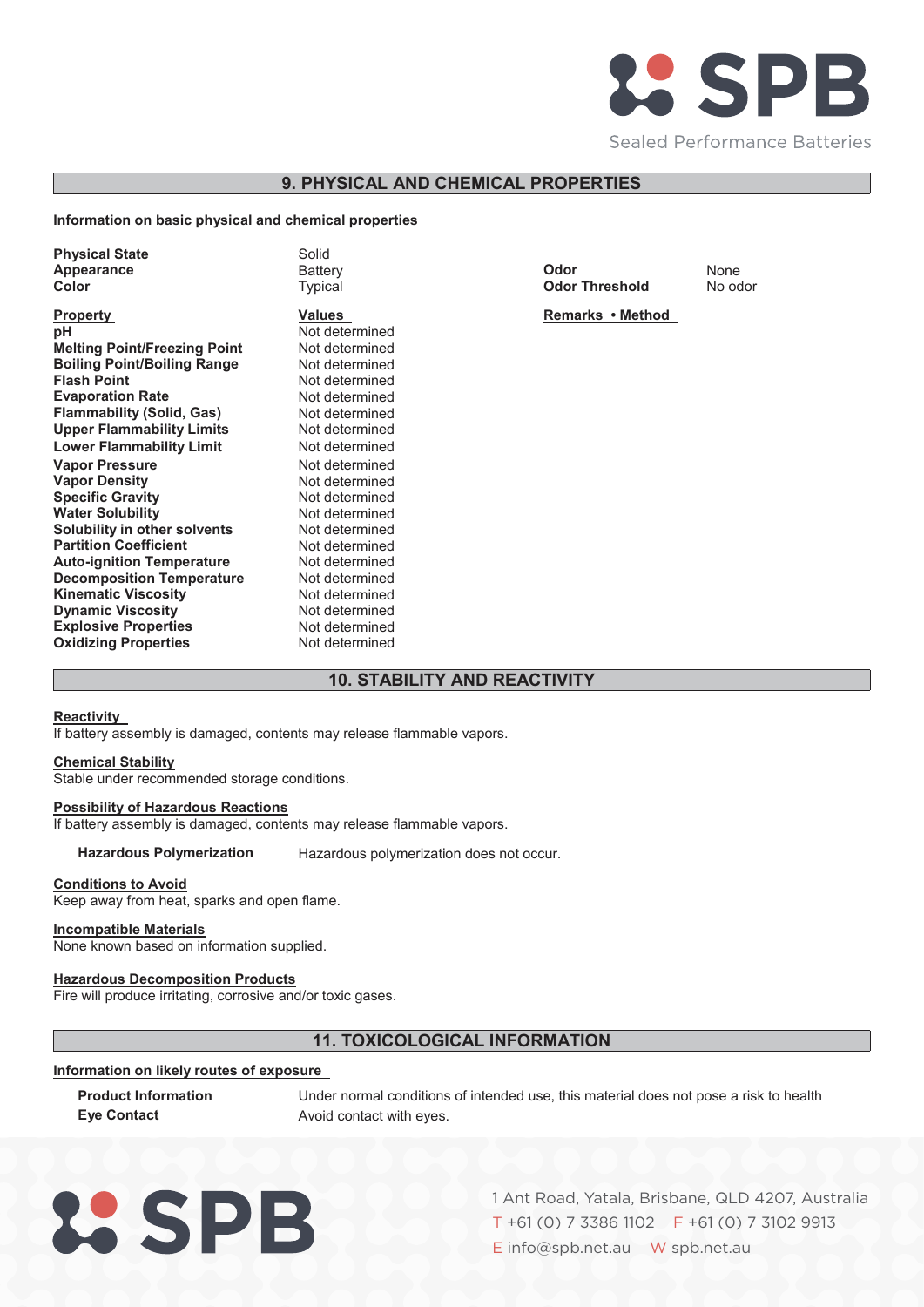

| <b>Skin Contact</b> | Avoid contact with skin.         |
|---------------------|----------------------------------|
| <b>Inhalation</b>   | Avoid breathing vapors or mists. |
| Ingestion           | Do not taste or swallow.         |

#### **Information on physical, chemical and toxicological effects**

**Symptoms** Please see section 4 of this SDS for symptoms.

#### **Delayed and immediate effects as well as chronic effects from short and long-term exposure**

**Carcinogenicity** Based on the information provided, this product does not contain any carcinogens or potential carcinogens as listed by OSHA, IARC or NTP.

#### **Numerical measures of toxicity**

 $\overline{a}$ 

Not determined

## **12. ECOLOGICAL INFORMATION**

#### **Ecotoxicity**

The product is not classified as environmentally hazardous. However, this does not exclude the possibility that large or frequent spills can have a harmful or damaging effect on the environment.

## **Persistence/Degradability**

Not determined.

## **Bioaccumulation**

Not determined.

# **Mobility**

Not determined

## **Other Adverse Effects**

Not determined

## **13. DISPOSAL CONSIDERATIONS**

#### **Waste Treatment Methods**

**Contaminated Packaging Disposal of Wastes** Lithium iron phosphate as a battery chemistry uses no heavy metals during the manufacturing and is to be considered non-toxic and is approved for landfill disposal. Disposal should be in accordance with applicable regional, national and local laws and regulations. If batteries are still fully charged or only partially discharged, they can be considered a reactive hazardous waste because of significant amount of uncreated, or unconsumed lithium remaining in the spent battery. The batteries must be neutralized through an approved secondary treatment facility prior to disposal as a hazardous waste. Recycling of battery can be done in authorized facility, through licensed waste carrier.

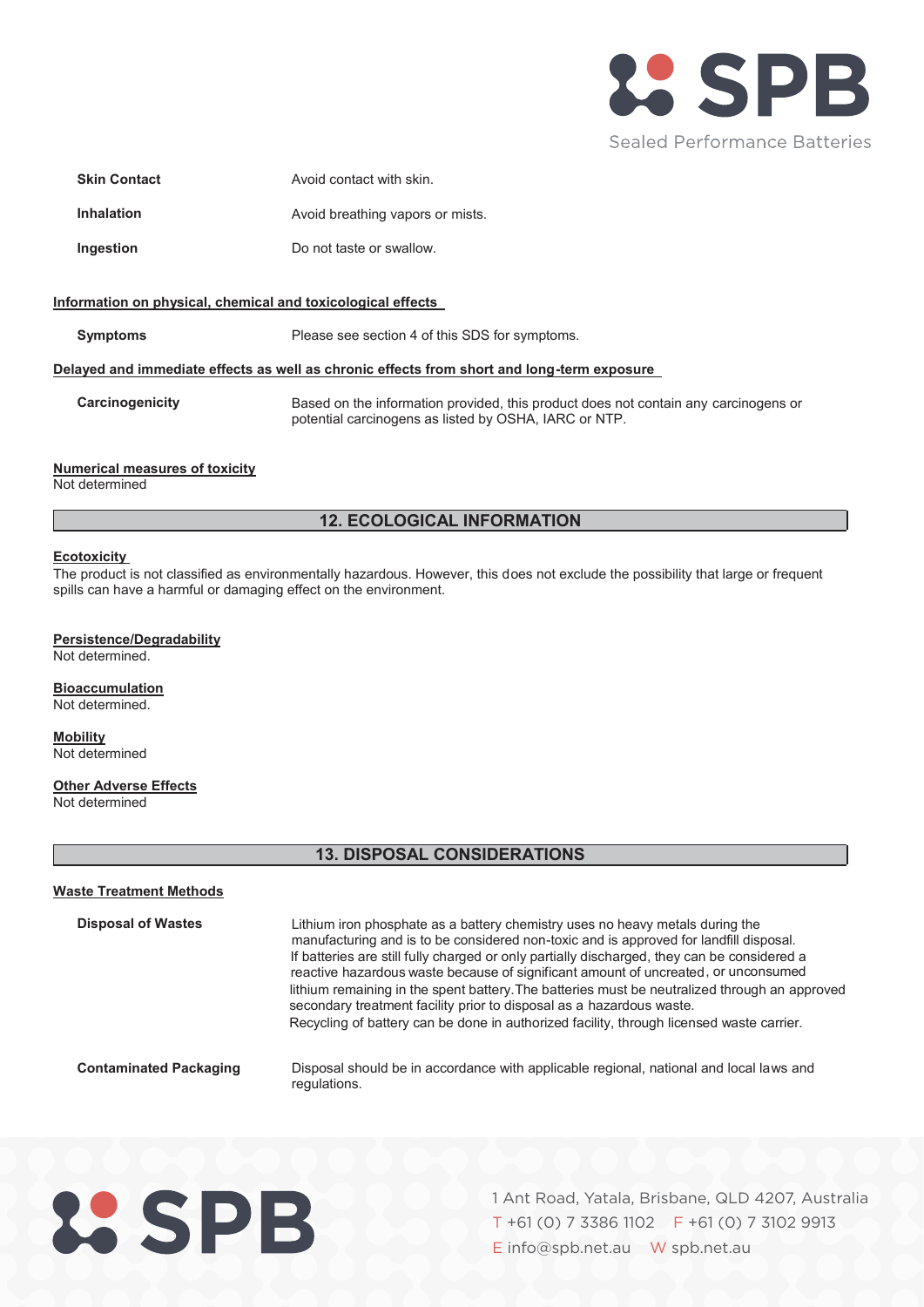

# **14. TRANSPORT INFORMATION**

for the safe transport of lithium-ion batteries and the International Maritime Dangerous Goods Code. This INVICTA Lithium batteries are designed to comply with all applicable shipping regulations as prescribed by industry and legal standards which includes compliance with the UN Recommendations on the Transport of Dangerous Goods; IATA Dangerous Goods Regulations and applicable U.S. DOT regulations battery has passed the UN Manual of Tests and Criteria Part Ill Subsection 38.3, which is required by all of the directives listed above.

International shipments of INVICTA lithium phosphate batteries are classified as Class 9, UN3480, Packing Group II, by the International Civil Aviation Organization (ICAO) and the International Maritime Dangerous Goods (IMDG) Code. Packaging, markings and documentation requirements are defined in the International Air Transport Association (IATA) Dangerous Goods Regulations (DGR) Packing Instructions 965 and Packing Instruction P903 of the IMDG Code.

Shipmentsof lithium irorphosphatebatteries are classified as Class 9, UN3480Packing Group II, by the U.S. Hazardous Materials Regulations (HMR). Packaging, markings and documentation requirements are defined in Title 49 of the Code of Federal Regulations (CFR), Section 173.185. of the U.S. HMR.

- 、 (A) This consignment is packed in a clean, good and strong outer packaging.
- (B) This consignment does not contain any recalled and/or defective batteries.
- (C) This consignment have been packed in compliance with Section II of Pl965.
- (D) Handle with care, Flammability hazard exists if the package is damaged.
- (E) If package is damaged, batteries must be protected so as to prevent short circuit. Batteries are completely enclosed by inner packaging so as to prevent from short circuit